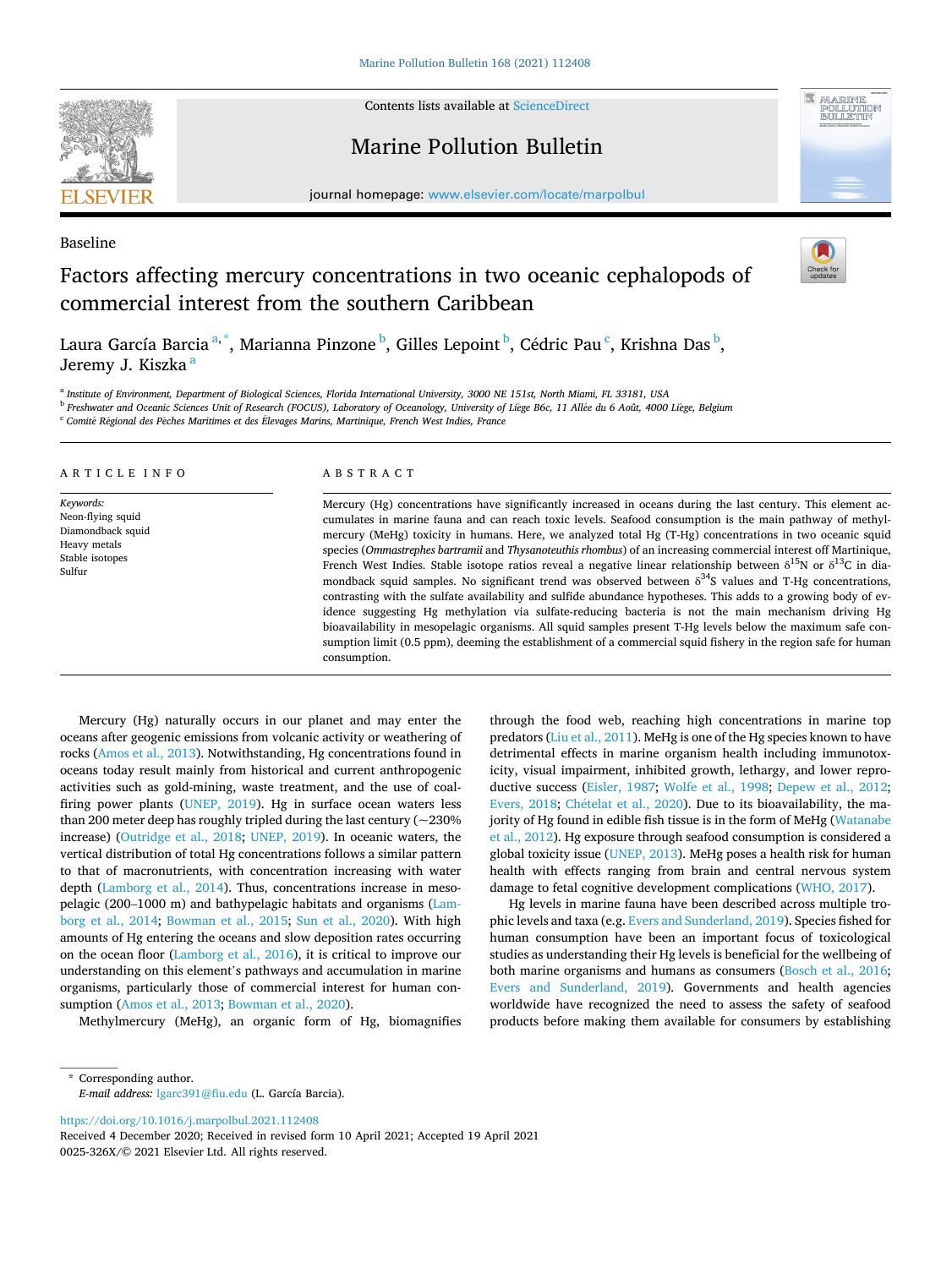maximum safe consumption limits for Hg and MeHg in seafood such as 0.46 ppm of T-Hg [\(FDA-US, 2018\)](#page-5-0) and 1.6 μg MeHg/kg bw (potential tolerable weekly intake, [WHO, 2008\)](#page-6-0) (see [de Almeida Rodrigues et al.,](#page-4-0)  [2019](#page-4-0) for a detailed review).

Toxicological research on marine fauna also aims at describing biological and ecological factors affecting Hg accumulation [\(Wiener et al.,](#page-5-0)  [2003\)](#page-5-0). Trophic level and food web length have been shown to be positively correlated with higher Hg and MeHg concentrations due to their biomagnifying ability ([Kidd et al., 1995; Lavoie et al., 2013](#page-5-0)). However, the relationship of Hg with other factors such as sex, tissue type, or ontogeny varies for each species considered [\(Wiener et al., 2003](#page-5-0); [Evers](#page-5-0)  [and Sunderland, 2019](#page-5-0)). While stable nitrogen ( $\delta^{15}N$ ) and carbon ( $\delta^{13}C$ ) isotopes are commonly used to infer relative trophic levels and foraging habitats, respectively ([Post, 2002](#page-5-0); [McCutchan et al., 2003](#page-5-0)), sulfur isotopes ( $\delta^{34}$ S) have rarely been considered, particularly in the open ocean ([Carr et al., 2017\)](#page-4-0).  $\delta^{34}S$  data can be used to differentiate between consumers feeding on pelagic and offshore environments vs. benthic and coastal food sources ([Connolly et al., 2004;](#page-4-0) [Pinzone et al., 2019\)](#page-5-0). This adds resolution to Hg dietary pathways in different marine habitats due to the role of sulfate-reducing bacteria in Hg methylation ([Liu et al.,](#page-5-0)  [2012; Elliott and Elliott, 2016,](#page-5-0) Góngora [et al., 2018](#page-5-0)).

Cephalopods include some of the largest marine invertebrates and are important consumers in food webs both as active predators and major prey of upper-trophic level predators such as sharks, tuna, billfishes, and marine mammals ([Clarke, 1996;](#page-4-0) [Smale, 1996;](#page-5-0) [Overholtz](#page-5-0)  [et al., 2000; dos Santos and Haimovici, 2002](#page-5-0)). Historically considered as an unconventional marine resource compared to finfish [\(Roper et al.,](#page-5-0)  [1984;](#page-5-0) [Arkhipkin et al., 2015\)](#page-4-0), only 10 to 14% of squid species are commercially exploited worldwide [\(Arkhipkin et al., 2015;](#page-4-0) [Aguilera,](#page-4-0)  [2018\)](#page-4-0). These species are muscular, grow fast and have a lifespan of one to two years ([Rodhouse et al., 2014\)](#page-5-0). Squids are considered to be one of the few marine resources to have the potential for further commercial exploitation around the globe [\(Jereb and Roper, 2010](#page-5-0); [Arkhipkin et al.,](#page-4-0)  [2015\)](#page-4-0). Two species identified as of interest for commercial fisheries globally are the neon-flying squid (*Ommastrephes bartramii*, Lesueur, 1821) and the diamond-back squid (*Thysanoteuthis rhombus*, Troschel, 1857) ([Jereb and Roper, 2010; Rodhouse, 2005](#page-5-0); [Rodhouse et al., 2014](#page-5-0); [Arkhipkin et al., 2015\)](#page-4-0).

The neon-flying squid belongs to the Ommastrephid family, which is considered the most economically important squid group in commercial fisheries worldwide ([Jereb and Roper, 2010](#page-5-0); [Rodhouse et al., 2014](#page-5-0); Fernández-Álvarez [et al., 2020\)](#page-5-0). This species is the second largest of the family reaching 42 cm in mantle length (ML) for males and 90 cm ML for females [\(Jereb and Roper, 2010\)](#page-5-0). Known to be circumglobally distributed in subtropical and temperate waters [\(Jereb and Roper, 2010\)](#page-5-0), the structure of populations is still not fully understood across ocean basins (Fernández-Álvarez [et al., 2020\)](#page-5-0) . The diamondback squid is the only species within the genus *Thysanoteuthis*. Males and females both reach a maximum size of 100 cm ML ([Jereb and Roper, 2010](#page-5-0)). This oceanic squid inhabits tropical and subtropical regions around the globe [\(Jereb](#page-5-0)  [and Roper, 2010\)](#page-5-0) and its exploitation for human consumption started in Japan in 1962 ([Bower and Miyahara, 2005\)](#page-4-0). In the early 2000s, the fishing techniques developed by the Japanese, known as "Taru-nagashi", were implemented in the Caribbean Sea ([Herrera et al., 2011\)](#page-5-0). The first effective diamondback squid fishery in the region started in 2001 in Dominican Republic ([Herrera-Moreno, 2005; Herrera et al., 2011\)](#page-5-0). The Secretariat of Coastal and Marine Resources has stated that the diamondback squid could become one of the most important marine resources in the region ([Herrera-Moreno, 2005\)](#page-5-0). The spread of small-scale fishing activities to Tobago in 2004, Jamaica in 2005, and Dominica in 2012 is indicative of growing commercial interest on this species (Pau, [2018\)](#page-5-0).

Important squid fisheries exist for the longfin squid (*Doryteuthis pealeii*), arrow squid (*Doryteuthis plei*), brief squid (*Lolliguncula brevis*), and southern shortfin squid (*Illex coindeti*) in the Caribbean Sea [\(Judkins](#page-5-0)  [et al., 2009\)](#page-5-0). However, both the neon-flying squid and the diamondback squid are poorly exploited in the region ([Rodhouse, 2005\)](#page-5-0). Martinique (French West Indies) is located in the southeastern Caribbean Sea, and does not commercially exploit these two species but interest in their economic potential is growing ([Pau, 2018](#page-5-0)). Efforts to better determine the distribution of the species and increase fishing efficiency have been carried out by the Regional Committee for Maritime Fisheries and Marine Farming in Martinique [\(Pau, 2018](#page-5-0)).

Here, we report the total Hg levels (T-Hg) found in mantle tissue samples of the neon-flying squid and the diamondback squid collected off Martinique. Our results serve to inform French authorities about possible toxicological risks associated with these emerging squid fisheries. Further, we explore allometric relationships between Hg concentrations, length and body mass of the squids and reveal the value of ecological tracers in understanding Hg accumulation patterns in oceanic cephalopods.

Sampling for neon flying squids and diamond back squids took place around the island of Martinique (14.6415◦ N, 61.0242◦ W) between December 2016 and February 2017, and between October 2017 and March 2018. Fishing surveys were carried out as part of an exploratory study led by the Regional Committee for Maritime Fisheries and Marine Farming. A total of 27 sampling trips were completed aboard small artisanal fishing boats (*<*10 m) following similar squid fishing techniques to the ones employed by the Japanese ("Taru-nagashi", [Jereb and](#page-5-0)  [Roper, 2010](#page-5-0)). Essentially, longlining with jigs occurred during daytime hours at depths ranging from 300 to 600 m deep, with the majority of areas presenting a bathymetric profile of 1000 m (from 600 to 2500 m deep). Seven lines were deployed at four different depths: one line at 600 m, 400 m and 300 m, and four lines at 500 m.

Once caught, squids were gaffed in the water and stored in a cooler with ice. Upon return to land individuals were identified to the species level using visual identification guides [\(Roper et al., 1984\)](#page-5-0). Preliminary sex identification was performed visually by inspecting the buccal membrane. Sex was later confirmed by observing the gonads after evisceration. Mantle measurements were taken for all individuals and a subset of mantle samples were obtained for stable isotope and Hg analyses.

Isotopic ratios of N, C and S were measured as described in [Pinzone](#page-5-0)  [et al. \(2015\)](#page-5-0) and are hereafter expressed in delta (δ) notation in parts per thousand (‰). The isotopic ratios were estimated relative to international standards such as Vienna Pee Dee Belemnite (VPBD) for carbon, Atmospheric Air for nitrogen and Vienna Canyon Diablo Troilite (VCDT) for sulfur. We used International Atomic Energy Agency (IAEA, Vienna, Austria) certified reference materials calibrated against the international isotopic references sucrose (IAEA-C6,  $\delta^{13}$ C = -10.8  $\pm$  0.5‰; mean  $\pm$  SD), ammonium sulfate (IAEA-N2,  $\delta^{15}N = 20.3 \pm 0.2\%$ ; mean  $\pm$  SD) and silver sulfide (IAEA-S1, mean  $\delta^{34}S = -0.3\%$ ) as primary standards, and sulfanilic acid ( $\delta^{13}C = -28.3 \pm 0.08$ %;  $\delta^{15}N = -0.82 \pm 0.08$ 0.25‰;  $\delta^{34}S = -1.34 \pm 0.16$ ‰; mean  $\pm$  SD in each case) as secondary analytical standard. Samples were analyzed using an IRMS (Iso-Prime100, Isoprime, U.K.) coupled in continuous flow to an elemental analyzer (EA, vario MICRO cube, Elementar, Germany). Replicability of the secondary analytical standard was 0.2‰ for  $\delta^{15}N$  and  $\delta^{13}C$ , and 0.3‰ for  $\delta^{34}S$ .

Total Hg (T-Hg) concentrations were determined following the protocol reported in [Pinzone et al. \(2019\).](#page-5-0) Briefly, dried mantle samples  $(-0.01 \text{ g})$  were accommodated in quartz boats (Volume: 1500 µL) prior to their analysis. The T-Hg content was determined using atomic absorption spectrometry at 254 nm, in a Direct Mercury Analyzer (DMA 80 Milestone, Minnesota, USA) according to the US EPA standard method 7473 and expressed in ng/g dry weight (dw). Quality assessment was operated through the use of replicates, standards (100 ng T-Hg g), blanks (HCl 1%) and reference samples (DOLT-3 Dogfish liver, T-Hg = 3370  $\pm$ 140 ng/g dw and DORM-2 Dogfish, muscle =  $4640 \pm 140$  ng/g dw) at the beginning and the end of each series. Recovery of the reference materials was 87–110% and 80–107% for DORM-2 and DOLT-3 respectively. MeHg was not directly assessed in this study but it has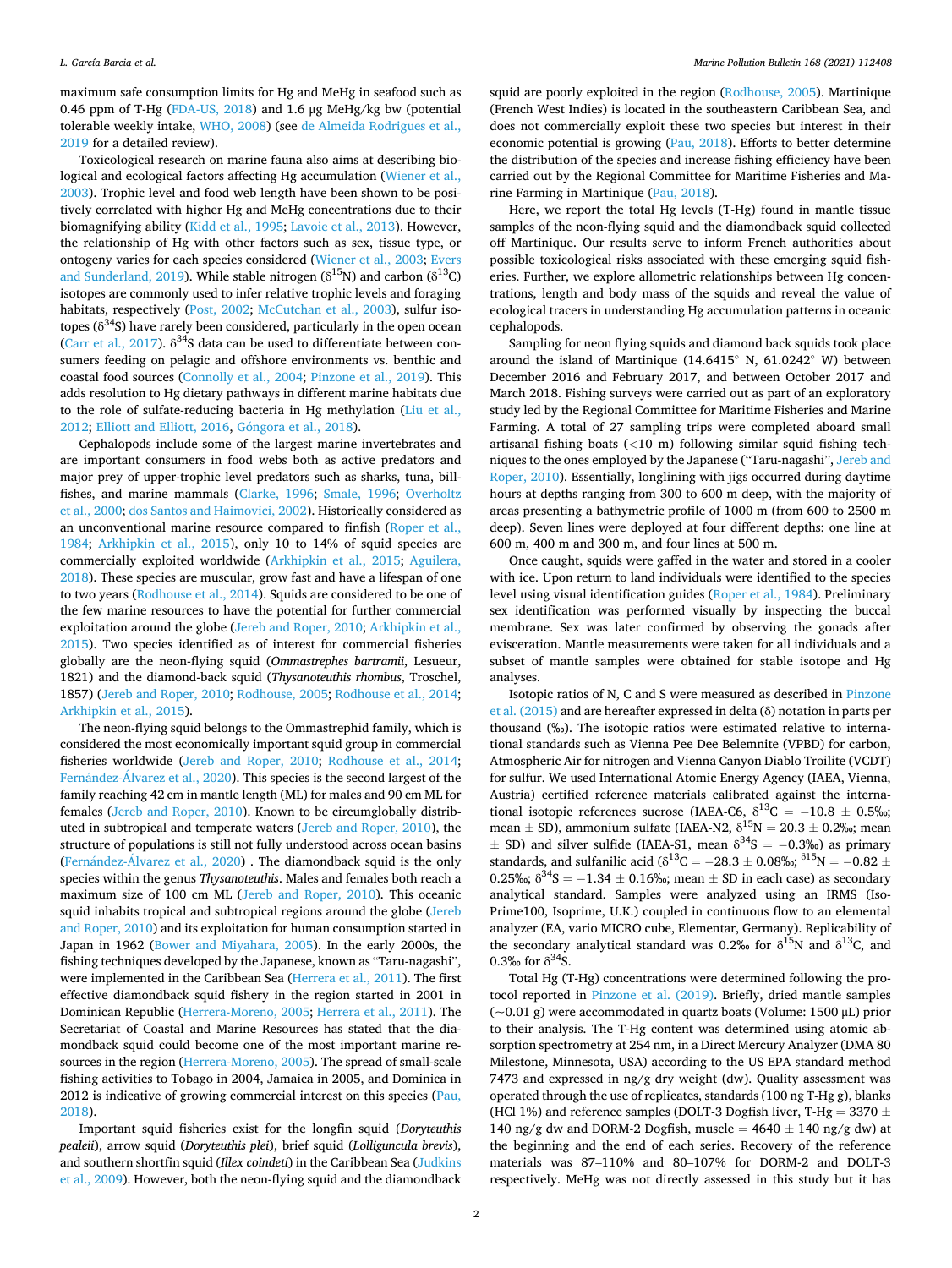previously been reported that 68–99% of T-Hg in mantle tissue of squid and other cephalopods is in the form of MeHg [\(Bustamante et al., 2006](#page-4-0); [Raimundo et al., 2010, 2014](#page-5-0); [Cardoso et al., 2012](#page-4-0); [Anual et al., 2018](#page-4-0)). T-Hg levels will be presented in wet weight (ww). The ww/dw ratio was calculated for each sample, weighting the mantle tissue before and after freeze-drying for 24 h. The mean ww/dw ratio was 5.2 ( $N = 7$ ) for the neon-flying squid, and 4.10 ( $N = 24$ ) for the diamondback squid.

During fishing surveys, 268 longlines were deployed with an average drift time of 4 h and 22 min. A total of 114 longlines were set off the Atlantic coast, 96 along the Caribbean coast, and 41 and 17 in the Saint Lucia and Dominica channels respectively. In total, 58 individuals were caught ( $n = 49$  diamondback and  $n = 9$  neon flying squid). The majority of the catches ( $n = 36$ ) occurred off the Atlantic. Neon-flying squids were only found in the Atlantic and the Saint Lucia channel. Thirty-one samples (Fig. 1) were obtained for stable isotope and T-Hg analyses, 24 from diamondback squids, and 7 neon flying squids. Due to the low sample size of neon-flying squids and the non-normality of the data obtained, non-parametric tests were performed using R software (Version 3.5.2, [R Core Team, 2018\)](#page-5-0).

Squid sizes varied from 33 to 81 cm in mantle length and from 1.3 to 16.3 kg of body mass (Table 1). Diamondback squids were significantly larger in length and body mass than neon flying squids (Mann–Whitney–Wilcoxon test,  $W = 161$ ,  $p < 0.0001$  and  $W = 158$ ,  $p =$ 0.0002 for body mass and length respectively). Stable isotope analyses revealed no differences in  $\delta^{15}N$ ,  $\delta^{13}C$ , or  $\delta^{34}S$  values between squid species (Mann–Whitney–Wilcoxon test,  $W = 81$ ,  $W = 119$  and  $W = 109$ for  $\delta^{15}N$ ,  $\delta^{13}C$ , or  $\delta^{34}S$  respectively; all p-values >0.05, Table 2). When only diamondback squids are considered, a significant linear relationship exists in which higher  $\delta^{15}N$  values are observed at lower  $\delta^{13}C$  value  $(R = 0.67, p = 0.001, Fig. 2).$  $(R = 0.67, p = 0.001, Fig. 2).$  $(R = 0.67, p = 0.001, Fig. 2).$ 

T-Hg concentrations were normally distributed for the diamondback squid but not for the neon flying squid (Kolmogorov-Smirnov normality test, p *<* 0.0001, Shapiro-Wilkinson test, p = 0.039). Hg values significantly differed between both species (Mann–Whitney–Wilcoxon test, p = 0.017), with higher concentrations for the neon-flying squid  $(210\pm157 \text{ µg/kg}$  ww, Table 2). The diamondback squid concentrations averaged  $101\pm22$  μg of Hg/kg ww. Wet mass to dry mass ratios were 4.10±0.26 and 5.20±0.78 for the diamondback and the neon-flying squids, respectively. Annual and seasonal variation were evaluated for the diamondback squid. No significant differences were found in T-Hg concentrations or body mass of the individuals caught between years (pvalue  $= 0.9$  and 0.42 for T-Hg and body mass respectively, *t*-test) or seasons (p-value  $= 0.96$  for T-Hg, ANOVA, and 0.59 for body mass, Kruskal-Wallis).

#### **Table 1**

Number of samples obtained per species (n), specifying the amount of samples of each sex ( $n_{\text{MALES}}$  and  $n_{\text{FEMALES}}$ ) per species, mean, minimum, and maximum mantle length (ML) and body mass expressed in cm and kg respectively. Mean ML and body mass  $\pm$  SD.

| Species            | Diamondback squid | Neon-flying squid |
|--------------------|-------------------|-------------------|
| $n_{\text{TOTAI}}$ | 24                | 7                 |
| $n_{\text{MALES}}$ | 14                | 0                 |
| <b>DEEMALES</b>    | 10                | 7                 |
| $ML$ (cm)          | 74.09±6.01        | 46.29±9.52        |
| Min ML (cm)        | 58.00             | 33.00             |
| Max ML (cm)        | 81.00             | 56.00             |
| Body mass (kg)     | $13.30 + 2.98$    | $3.96 + 2.15$     |
| Min body mass (kg) | 5.40              | 1.30              |
| Max body mass (kg) | 16.30             | 6.80              |

**Table 2** 

Isotopic ratios for N, S and C, expressed with δ notation. Results expressed in ‰; mean  $\pm$  SD. Total Hg results (Hg) expressed in μg/kg ww, mean  $\pm$  SD and μg/kg dw, mean  $\pm$  SD.

| Species              | $\delta^{15}N$<br>$(\%0)$ | $\delta^{34}S($ %o) | $\delta^{13}C($ (%o) | Hg dry<br>weight $(\mu g)$<br>kg) | Hg wet<br>weight<br>$(\mu g/kg)$ |
|----------------------|---------------------------|---------------------|----------------------|-----------------------------------|----------------------------------|
| Diamondback<br>squid | $7.9 + 0.6$               | $16.9 + 0.8$        | $-17.8+0.5$          | $412 + 91$                        | $101 + 22$                       |
| Neon-flying<br>squid | $8.0 + 0.8$               | $16.4 + 0.7$        | $-18.5+0.9$          | 1188+1042                         | $210 + 157$                      |

In order to understand the effects of body size and trophic ecology on Hg concentrations, mantle length and body mass separately, combined with  $\delta^{13}$ C,  $\delta^{15}$ N and  $\delta^{34}$ S values were selected as independent variables for simple and multiple linear regression models [\(Table 3](#page-3-0)). Due to the low sample size and non-normality of the neon flying squid results, linear regression models were only used for diamondback squid samples. Overall, body mass and  $\delta^{34}S$  values were the only variables that significantly predicted the variation in T-Hg levels in the diamondback squid ( $p = 0.019$ , [Table 3](#page-3-0)). The adjusted  $R^2$  value of the multiple linear model including both variables indicate that body mass and  $\delta^{34}$ S predict 24.68% of the variation in T-Hg levels in this species, while body mass alone significantly explains 13.25% ( $p = 0.045$ , [Table 3\)](#page-3-0). Model selection was performed using the Akaike information criterion (AIC), which indicated that the model including both body mass and  $\delta^{34}S$  was preferred (∆AIC *>* 2, [Table 3\)](#page-3-0).

Reports of Hg levels in cephalopods exist for large areas such as the



**Fig. 1.** A) Map of the Caribbean Sea with Martinique marked with a star symbol. B) Map of the island of Martinique with the locations were the squids used for this study  $(n = 31)$  were caught. The diamondback squid individuals are represented in blue and the neon-flying squid in orange. (For interpretation of the references to color in this figure legend, the reader is referred to the web version of this article.)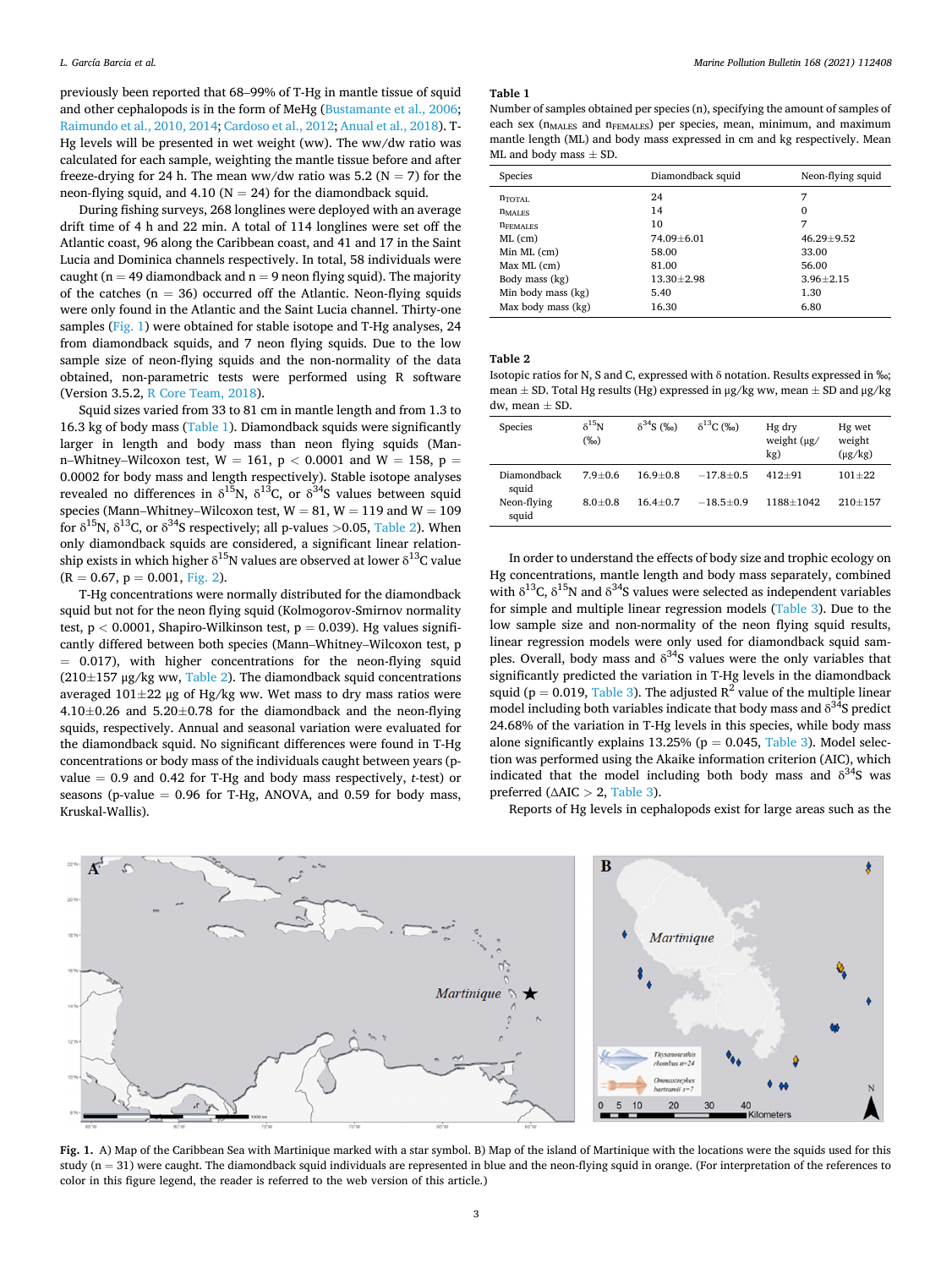<span id="page-3-0"></span>

**Fig. 2.** Relationship between  $\delta^{15}N$  or  $\delta^{13}C$  values for both squid species. In blue the diamondback squid and in orange the neon-flying squid. Blue line indicates a significant negative linear relationship between  $\delta^{15}N$  or  $\delta^{13}C$  in diamondback squid samples. Equation and  $R^2$  values provided (in blue) for the aforementioned significant relationship. (For interpretation of the references to color in this figure legend, the reader is referred to the web version of this article.)

**Table 3**  Simple and multiple linear regression models for diamondback squid samples with associated p-values and adjusted  $R^2$  values. Significant models marked with (\*). AIC values provided for both significant models.

| Model                                    | p-Value  | Adjusted $R^2$ | AIC.   |
|------------------------------------------|----------|----------------|--------|
| $Hg \sim$ mantle length                  | 0.111    | 0.074          |        |
| Hg $\sim$ mantle length + $\delta^{13}C$ | 0.283    | 0.030          |        |
| Hg $\sim$ mantle length + $\delta^{15}N$ | 0.207    | 0.060          |        |
| Hg $\sim$ mantle length + $\delta^{34}S$ | 0.060    | 0.169          |        |
| $Hg \sim$ body mass                      | $0.045*$ | 0.133          | 284.95 |
| $Hg \sim$ body mass + $\delta^{13}C$     | 0.133    | 0.096          |        |
| Hg ~ body mass + $\delta^{15}N$          | 0.115    | 0.109          |        |
| Hg ~ body mass + $\delta^{34}S$          | $0.019*$ | 0.247          | 282.44 |

East China Sea [\(Kazama et al., 2020\)](#page-5-0), the North-east Atlantic Ocean ([Bustamante et al., 2006\)](#page-4-0), and the Southern Ocean [\(Seco et al., 2020](#page-5-0)). Regional studies have taken place in numerous localities, including South Korean waters [\(Nho et al., 2016](#page-5-0)), South India [\(Shalini et al.,](#page-5-0)  [2020\)](#page-5-0), South-east Australia ([Pethybridge et al., 2010\)](#page-5-0), several regions of the Mediterranean Sea ([Schuhmacher et al., 1994](#page-5-0); [Storelli and Marco](#page-5-0)[trigiano, 1999\)](#page-5-0), and Portugal and the Azores [\(Monteiro et al., 1992](#page-5-0); [Lourenço et al., 2009;](#page-5-0) [Cardoso et al., 2012\)](#page-4-0).

One previous report of Hg levels for the neon-flying squid can be found from Azorean waters, in the central North Atlantic Ocean [\(Mon](#page-5-0)[teiro et al., 1992\)](#page-5-0). In this study, 14 neon-flying squids between 10 and 33 cm (mantle length) and ranging from 0.021 to 0.954 kg of body mass were sampled, averaging T-Hg levels of  $47 \pm 8.3$   $\mu$ g/kg ww (min: 19  $\mu$ g/ kg ww, max: 122 μg/kg ww) [\(Monteiro et al., 1992](#page-5-0)). Individual neonflying squids sampled for our study were notably larger, with minimum mantle length (33 cm) being their largest one and our smallest body mass (1.3 kg) surpassing their heaviest individual. It is therefore not striking that the average T-Hg levels for this species in our study are higher, at 210  $\pm$  156.8 µg/kg ww. However, it is worth noting that, to the best of our knowledge, this is the highest T-Hg average presented for an ommastrephid squid species in the scientific literature (See [Penicaud](#page-5-0)  [et al., 2017](#page-5-0) for review, [Lischka et al., 2018](#page-5-0); [Seco et al., 2020;](#page-5-0) [Minet](#page-5-0) 

## [et al., 2021\)](#page-5-0).

Reports of Hg levels for the diamondback squid are almost inexistent in the literature. However, two muscle samples were identified in the stomach contents of blue sharks (*Prionace glauca*) and averaged T-Hg concentrations of 10 μg/kg ww (Escobar-Sánchez et al., 2011). This value is an order of magnitude lower than the average found in our samples ( $101\pm22$  μg/kg ww). Direct comparison between results is not possible due to methodological differences. The squid samples from the stomach contents had been partially digested and there is no information on size or weight of the individuals. Nonetheless, knowing North Atlantic waters have higher Hg levels than the North Pacific Ocean ([Lamborg et al., 2014](#page-5-0); [Mason et al., 2017\)](#page-5-0), higher concentrations in our samples were expected.

For the diamondback squid, Hg concentrations were better explained by body mass than mantle length (Table 3). Across cephalopod studies, mantle length and body mass are inconsistent predictors of Hg concentrations ([Storelli et al., 2006\)](#page-5-0), and results considerably vary across species. In the North-east Atlantic, only three of ten species studied showed a significant influence of mantle length on Hg concentrations ([Bustamante et al., 2006\)](#page-4-0). A similar relationship was not found in eight cephalopod species from Malaysia ([Ahmad et al., 2015\)](#page-4-0). However, a number of studies have limited sample sizes, which could be an important limiting factor in detecting significant relationships between Hg concentrations and body sizes o ([Barghigiani et al., 2000\)](#page-4-0). Nevertheless, body mass resulted in a better prediction of Hg concentrations for diamondback squids, but our limited sample size  $(n = 31)$  might, at least partially, explain this result.

Recently, reporting  $\delta^{34}S$  in conjunction with  $\delta^{15}N$  has been encouraged in order to gain a mechanistic understanding of Hg methylation in oceanic water columns [\(Elliott and Elliott, 2016;](#page-5-0) Góngora [et al., 2018](#page-5-0)). Models suggest sulfur metabolic pathways can be associated with MeHg accumulation in the mesopelagic zone, but there is little evidence of sulfate-reducing bacteria having an important role in Hg methylation in oceanic waters [\(Fitzgerald et al., 2007](#page-5-0); [Tada et al., 2020](#page-5-0)). The sulfate availability hypothesis states that if sulfur-reducing bacteria are to play a key role in Hg methylation, sulfate would act as a limiting factor in the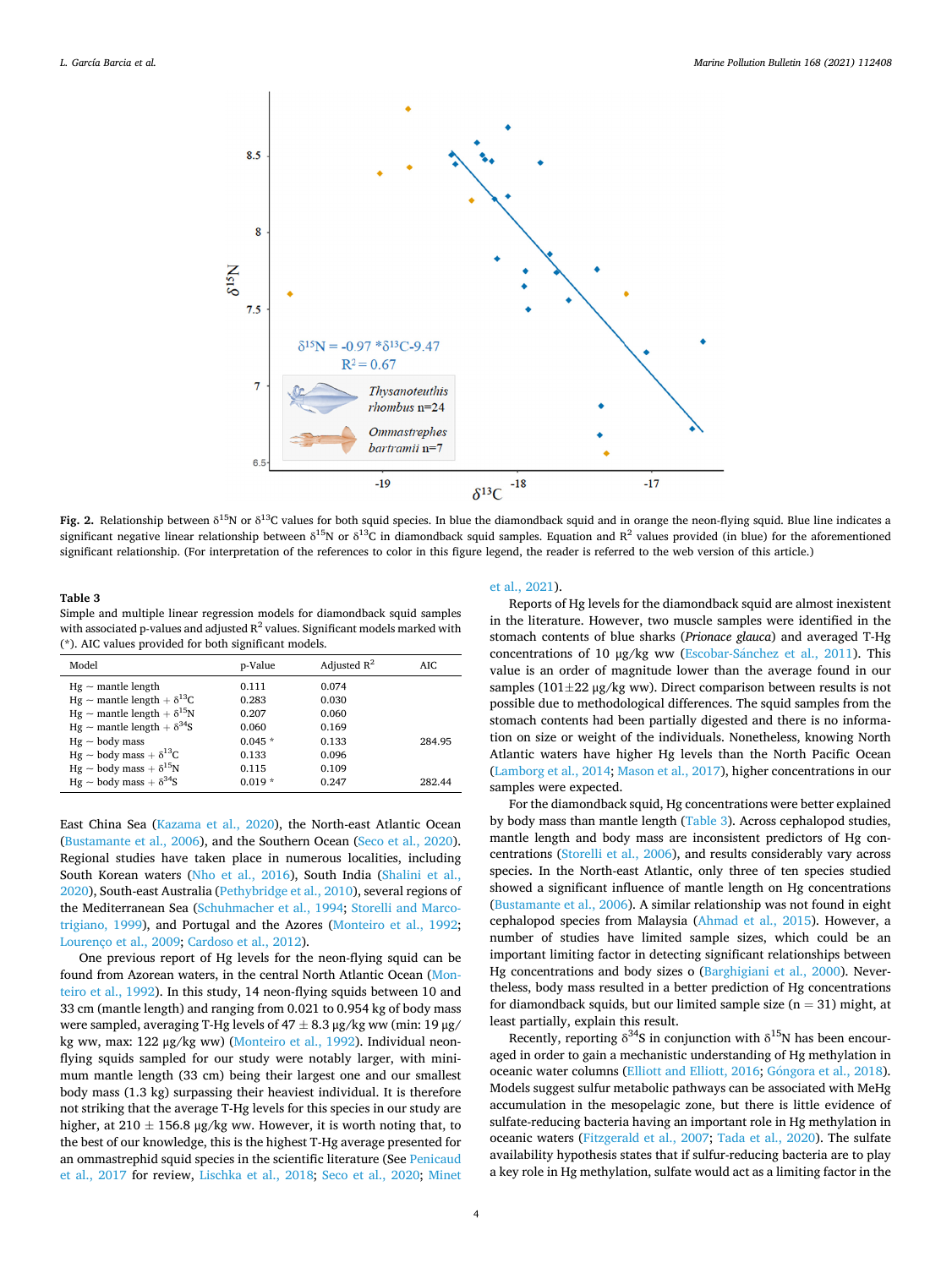<span id="page-4-0"></span>process. This would result in an observable positive trend between  $\delta^{34}S$ and Hg concentrations ([Elliott and Elliott, 2016](#page-5-0); Góngora [et al., 2018](#page-5-0)). On the other hand, if sulfate were not the limiting factor and sulfurreducing bacteria were still to play a key role in Hg methylation, high sulfide levels would result in a negative trend between  $\delta^{34}S$  and Hg concentrations [\(Elliott and Elliott, 2016](#page-5-0), Góngora [et al., 2018](#page-5-0)). In this study, the preferred model includes  $\delta^{34}S$ , suggesting these values help predict the variation in Hg concentrations for the diamondback squid. A slight positive trend between Hg and  $\delta^{34}$ S is observable in the data but it is not statistically significant. Due to the lack of a clear Hg/ $\delta^{34}S$  relationship, these results add to the growing body of evidence suggesting Hg methylation via sulfate-reducing bacteria is not the main mechanism for MeHg bioavailability in the mesopelagic layer [\(Weber, 1993;](#page-5-0) [Fitz](#page-5-0)[gerald et al., 2007](#page-5-0); [Tada et al., 2020\)](#page-5-0).

Concomitantly, and as expected,  $\delta^{34}S$  and  $\delta^{13}C$  values indicated that both squid species in Martinique feed in open ocean waters, which is consistent with their habitat preferences described in the Sea of Japan and the Bonin Islands (Bower and Miyahara, 2005), the South-west Atlantic Ocean (Lipiński [and Linkowski, 1988\)](#page-5-0) and the central North Pacific Ocean [\(Watanabe et al., 2004\)](#page-5-0). It also further reinforces the value of  $\delta^{34}$ S as an ecological tracer. The species investigated in our study are known to feed within the mesopelagic zone at 500 m deep ([Jereb and](#page-5-0)  [Roper, 2010](#page-5-0)), where the dynamics of Hg methylation are not yet fully understood (Blum et al., 2013). The mesopelagic layer is characterized by higher MeHg concentrations than in epipelagic (0–200 m) and bathypelagic waters (*>*1000 m) [\(Gill and Fitzgerald, 1988;](#page-5-0) Choy et al., 2009; [Peterson et al., 2015](#page-5-0)). Since mesopelagic prey can account for an important proportion of the MeHg accumulated by their predators ([Le](#page-5-0)  [Croizier et al., 2020\)](#page-5-0), it is important to carefully assess the risk of mesopelagic fauna consumption.

The diamondback and the neon flying squids are both species of commercial interest in several regions around the world ([Rodhouse,](#page-5-0)  [2005\)](#page-5-0). Unlike other fisheries resources, these two squid species have the potential to be further exploited ([Rodhouse, 2005](#page-5-0)). Results in this study show that both species around Martinique can be safely harvested for human consumption. Being an overseas territorial collectivity of France, the island of Martinique enforces the same maximum Hg levels as the Commission of European Communities. For most fishery products the maximum level permitted is 0.50 mg/kg wet weight T-Hg (EC, 2006). None of the samples of diamondback squid or neon-flying squid were above the set limit. The two largest individuals of neon-flying squid in terms of body mass (5.9 and 6.8 kg) had the closest samples to that limit with 0.46 and 0.41 mg/kg wet weight, respectively. Overall, both squid species are safe for human consumption and have the potential to become a source of protein in Martinique and other southern Caribbean islands.

This study is the first to report the presence of the neon-flying squid in the island of Martinique in the scientific literature. We also describe for the first time the Hg levels of both the diamondback squid and the neon-flying squid in the Northwestern Atlantic Ocean. Stable isotope analyses reveal consistency in the trophic ecology of both squid species in this area compared to past studies in different regions. Additionally, we evidence the importance of analyzing sulfur stable isotopes in order to better understand Hg dynamics in marine fauna that inhabit the mesopelagic layer of the ocean.

#### **CRediT authorship contribution statement**

Laura García Barcia - Conceptualization, Methodology, Investigation, Writing - Original Draft, Writing – Review and Editing

Marianna Pinzone - Methodology, Investigation, Data Acquisition and Writing – Review and Editing

Gilles Lepoint - Data Acquisition

Cédric Pau – Sample Collection, Writing – Review and Editing

Krishna Das - Writing – Review and Editing, Resources and Supervision

Jeremy Kiszka – Conceptualization, Writing – Review and Editing and Supervision

## **Declaration of competing interest**

All authors state that, to the best of our knowledge, there are no actual or potential conflicts of interest involved in this paper. That includes any financial, personal or other relationships with other people or organizations within three years of beginning the submitted work that could inappropriately influence, or be perceived to influence, our work.

### **Acknowledgments**

KD, GL and MP were supported by F.R.S. - FNRS. This is contribution #257 from the Coastlines and Oceans Division in the Institute of Environment at Florida International University.

#### **References**

- [Aguilera, S., 2018. Measuring squid fishery governance efficacy: a social-ecological](http://refhub.elsevier.com/S0025-326X(21)00442-2/rf0005)  [system analysis. Int. J. Commons 12 \(2\).](http://refhub.elsevier.com/S0025-326X(21)00442-2/rf0005)
- [Ahmad, N.I., Noh, M.F.M., Mahiyuddin, W.R.W., Jaafar, H., Ishak, I., Azmi, W.N.F.W.,](http://refhub.elsevier.com/S0025-326X(21)00442-2/rf0010) [Mokhtar, F.A., 2015. The mercury levels in crustaceans and cephalopods from](http://refhub.elsevier.com/S0025-326X(21)00442-2/rf0010) [Peninsular Malaysia. Environ. Sci. Pollut. Res. 22 \(17\), 12960](http://refhub.elsevier.com/S0025-326X(21)00442-2/rf0010)–12974.
- [Amos, H.M., Jacob, D.J., Streets, D.G., Sunderland, E.M., 2013. Legacy impacts of all](http://refhub.elsevier.com/S0025-326X(21)00442-2/rf0015)[time anthropogenic emissions on the global mercury cycle. Glob. Biogeochem.](http://refhub.elsevier.com/S0025-326X(21)00442-2/rf0015) [Cycles 27 \(2\), 410](http://refhub.elsevier.com/S0025-326X(21)00442-2/rf0015)–421.
- [Anual, Z.F., Maher, W., Krikowa, F., Hakim, L., Ahmad, N.I., Foster, S., 2018. Mercury](http://refhub.elsevier.com/S0025-326X(21)00442-2/rf0020) [and risk assessment from consumption of crustaceans, cephalopods and fish from](http://refhub.elsevier.com/S0025-326X(21)00442-2/rf0020) [West Peninsular Malaysia. Microchem. J. 140, 214](http://refhub.elsevier.com/S0025-326X(21)00442-2/rf0020)–221.
- [Arkhipkin, A.I., Rodhouse, P.G., Pierce, G.J., Sauer, W., Sakai, M., Allcock, L.,](http://refhub.elsevier.com/S0025-326X(21)00442-2/rf0025)  [Zeidberg, L.D., 2015. World squid fisheries. Reviews in Fisheries Science](http://refhub.elsevier.com/S0025-326X(21)00442-2/rf0025) & [Aquaculture 23 \(2\), 92](http://refhub.elsevier.com/S0025-326X(21)00442-2/rf0025)–252.
- [Barghigiani, C., Ristori, T., Biagi, F., De Ranieri, S., 2000. Size related mercury](http://refhub.elsevier.com/S0025-326X(21)00442-2/rf0030) [accumulations in edible marine species from an area of the Northern Tyrrhenian Sea.](http://refhub.elsevier.com/S0025-326X(21)00442-2/rf0030)  [Water, air, and soil pollution 124 \(1\), 169](http://refhub.elsevier.com/S0025-326X(21)00442-2/rf0030)–176.
- [Blum, J.D., Popp, B.N., Drazen, J.C., Choy, C.A., Johnson, M.W., 2013. Methylmercury](http://refhub.elsevier.com/S0025-326X(21)00442-2/rf0035)  [production below the mixed layer in the North Pacific Ocean. Nat. Geosci. 6 \(10\),](http://refhub.elsevier.com/S0025-326X(21)00442-2/rf0035) 879–[884](http://refhub.elsevier.com/S0025-326X(21)00442-2/rf0035).
- Bosch, A.C., O'[Neill, B., Sigge, G.O., Kerwath, S.E., Hoffman, L.C., 2016. Heavy metals in](http://refhub.elsevier.com/S0025-326X(21)00442-2/rf0040)  [marine fish meat and consumer health: a review. J. Sci. Food Agric. 96 \(1\), 32](http://refhub.elsevier.com/S0025-326X(21)00442-2/rf0040)–48.
- [Bower, J.R., Miyahara, K., 2005. The diamond squid \(Thysanoteuthis rhombus\): a review](http://refhub.elsevier.com/S0025-326X(21)00442-2/rf0045)  [of the fishery and recent research in Japan. Fish. Res. 73 \(1](http://refhub.elsevier.com/S0025-326X(21)00442-2/rf0045)–2), 1–11.
- [Bowman, K.L., Hammerschmidt, C.R., Lamborg, C.H., Swarr, G., 2015. Mercury in the](http://refhub.elsevier.com/S0025-326X(21)00442-2/rf0050)  [North Atlantic Ocean: the US GEOTRACES zonal and meridional sections. Deep-Sea](http://refhub.elsevier.com/S0025-326X(21)00442-2/rf0050)  [Res. II Top. Stud. Oceanogr. 116, 251](http://refhub.elsevier.com/S0025-326X(21)00442-2/rf0050)–261.
- [Bowman, K.L., Lamborg, C.H., Agather, A.M., 2020. A global perspective on mercury](http://refhub.elsevier.com/S0025-326X(21)00442-2/rf0055)  [cycling in the ocean. Sci. Total Environ. 710, 136166](http://refhub.elsevier.com/S0025-326X(21)00442-2/rf0055).
- [Bustamante, P., Lahaye, V., Durnez, C., Churlaud, C., Caurant, F., 2006. Total and](http://refhub.elsevier.com/S0025-326X(21)00442-2/rf0060) [organic Hg concentrations in cephalopods from the North Eastern Atlantic waters:](http://refhub.elsevier.com/S0025-326X(21)00442-2/rf0060) [influence of geographical origin and feeding ecology. Sci. Total Environ. 368 \(2](http://refhub.elsevier.com/S0025-326X(21)00442-2/rf0060)–3), 585–[596](http://refhub.elsevier.com/S0025-326X(21)00442-2/rf0060).
- [Cardoso, C., Lourenço, H., Afonso, C., Nunes, M.L., 2012. Risk assessment of methyl](http://refhub.elsevier.com/S0025-326X(21)00442-2/rf0065)[mercury intake through cephalopods consumption in Portugal. Food Addit. Contam.](http://refhub.elsevier.com/S0025-326X(21)00442-2/rf0065)  [Part A 29 \(1\), 94](http://refhub.elsevier.com/S0025-326X(21)00442-2/rf0065)-103.
- [Carr, M.K., Jardine, T.D., Doig, L.E., Jones, P.D., Bharadwaj, L., Tendler, B.,](http://refhub.elsevier.com/S0025-326X(21)00442-2/rf0070)  [Lindenschmidt, K.E., 2017. Stable sulfur isotopes identify habitat-specific foraging](http://refhub.elsevier.com/S0025-326X(21)00442-2/rf0070)  [and mercury exposure in a highly mobile fish community. Sci. Total Environ. 586,](http://refhub.elsevier.com/S0025-326X(21)00442-2/rf0070) 338–[346](http://refhub.elsevier.com/S0025-326X(21)00442-2/rf0070).
- Chételat, J., Ackerman, J.T., Eagles-Smith, C.A., Hebert, C.E., 2020. Methylmercury [exposure in wildlife: a review of the ecological and physiological processes affecting](http://refhub.elsevier.com/S0025-326X(21)00442-2/rf0075)  [contaminant concentrations and their interpretation. Sci. Total Environ. 711,](http://refhub.elsevier.com/S0025-326X(21)00442-2/rf0075) [135117](http://refhub.elsevier.com/S0025-326X(21)00442-2/rf0075).
- [Choy, C.A., Popp, B.N., Kaneko, J.J., Drazen, J.C., 2009. The influence of depth on](http://refhub.elsevier.com/S0025-326X(21)00442-2/rf0080)  [mercury levels in pelagic fishes and their prey. Proc. Natl. Acad. Sci. 106 \(33\),](http://refhub.elsevier.com/S0025-326X(21)00442-2/rf0080)  13865–[13869.](http://refhub.elsevier.com/S0025-326X(21)00442-2/rf0080)
- [Clarke, M.R., 1996. Cephalopods as prey. III. Cetaceans. Philos. Trans. R. Soc. Lond. B](http://refhub.elsevier.com/S0025-326X(21)00442-2/rf0085) [Biol. Sci. 351 \(1343\), 1053](http://refhub.elsevier.com/S0025-326X(21)00442-2/rf0085)–1065.
- Commission Regulation (EC) No 1881/2006 of 19 December 2006 setting maximum levels for certain contaminants in foodstuffs, OJ L 364, 20.12.2006, p. 5–24. [htt](http://data.europa.eu/eli/reg/2006/1881/oj) [p://data.europa.eu/eli/reg/2006/1881/oj.](http://data.europa.eu/eli/reg/2006/1881/oj)
- [Connolly, R.M., Guest, M.A., Melville, A.J., Oakes, J.M., 2004. Sulfur stable isotopes](http://refhub.elsevier.com/S0025-326X(21)00442-2/rf0090)  [separate producers in marine food-web analysis. Oecologia 138 \(2\), 161](http://refhub.elsevier.com/S0025-326X(21)00442-2/rf0090)–167.
- [de Almeida Rodrigues, P., Ferrari, R.G., dos Santos, L.N., Junior, C.A.C., 2019. Mercury](http://refhub.elsevier.com/S0025-326X(21)00442-2/rf0095)  [in aquatic fauna contamination: a systematic review on its dynamics and potential](http://refhub.elsevier.com/S0025-326X(21)00442-2/rf0095) [health risks. J. Environ. Sci. 84, 205](http://refhub.elsevier.com/S0025-326X(21)00442-2/rf0095)–218.
- [Depew, D.C., Basu, N., Burgess, N.M., Campbell, L.M., Devlin, E.W., Drevnick, P.E.,](http://refhub.elsevier.com/S0025-326X(21)00442-2/rf0100)  [Wiener, J.G., 2012. Toxicity of dietary methylmercury to fish: derivation of](http://refhub.elsevier.com/S0025-326X(21)00442-2/rf0100)  [ecologically meaningful threshold concentrations. Environ. Toxicol. Chem. 31 \(7\),](http://refhub.elsevier.com/S0025-326X(21)00442-2/rf0100)  [1536](http://refhub.elsevier.com/S0025-326X(21)00442-2/rf0100)–1547.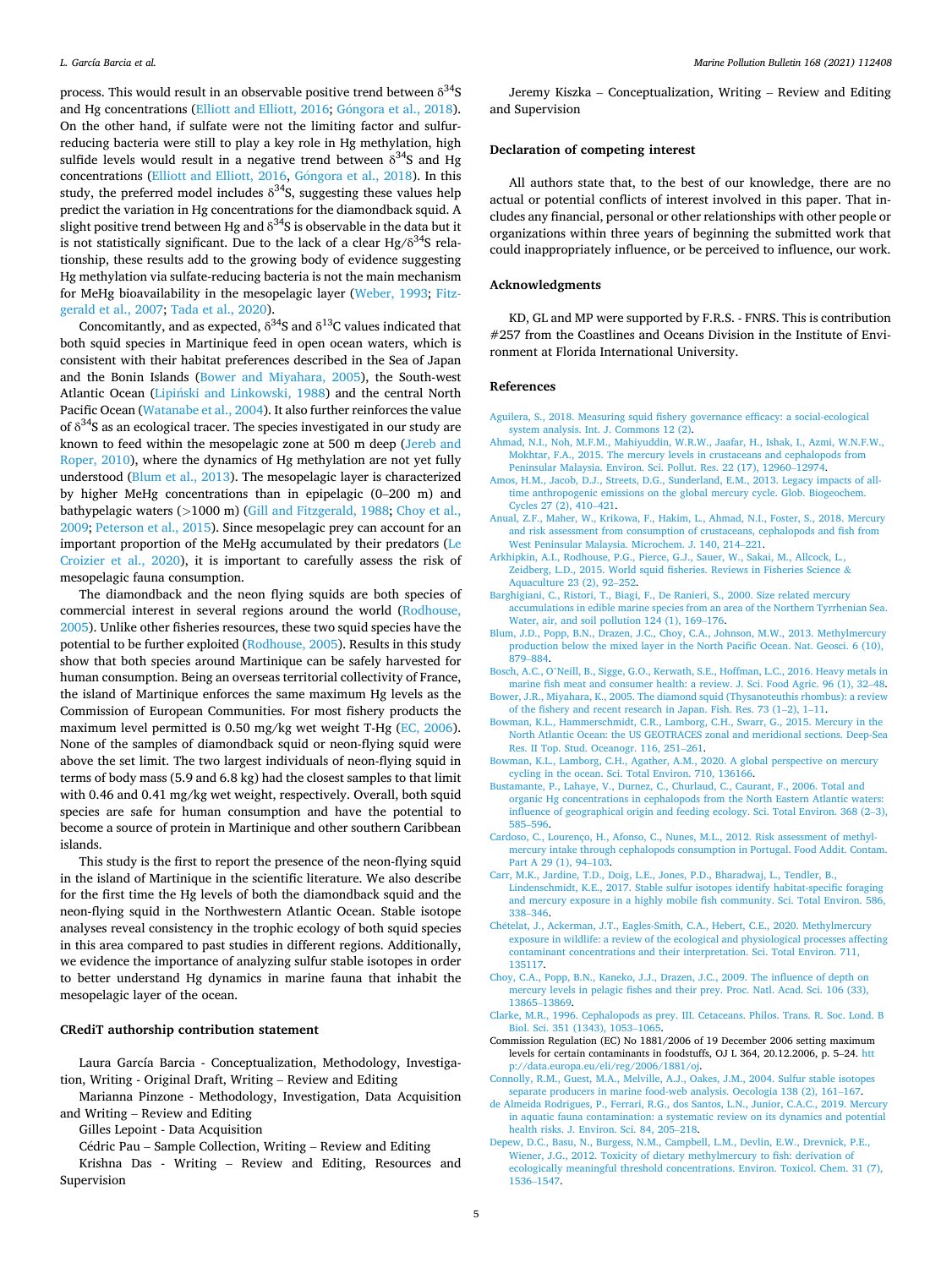#### <span id="page-5-0"></span>*L. García Barcia et al.*

- [dos Santos, R.A., Haimovici, M., 2002. Cephalopods in the trophic relations off southern](http://refhub.elsevier.com/S0025-326X(21)00442-2/rf0105)  [Brazil. Bull. Mar. Sci. 71 \(2\), 753](http://refhub.elsevier.com/S0025-326X(21)00442-2/rf0105)–770.
- [Eisler, R., 1987. Mercury Hazards to Fish, Wildlife, and Invertebrates: A Synoptic Review](http://refhub.elsevier.com/S0025-326X(21)00442-2/rf0110)  [\(No. 10\). Fish and Wildlife Service, US Department of the Interior](http://refhub.elsevier.com/S0025-326X(21)00442-2/rf0110).
- [Elliott, K.H., Elliott, J.E., 2016. Origin of sulfur in diet drives spatial and temporal](http://refhub.elsevier.com/S0025-326X(21)00442-2/rf0115) [mercury trends in seabird eggs from Pacific Canada 1968](http://refhub.elsevier.com/S0025-326X(21)00442-2/rf0115)–2015. Environ. Sci. [Technol. 50 \(24\), 13380](http://refhub.elsevier.com/S0025-326X(21)00442-2/rf0115)–13386.
- Escobar-Sánchez, O., Galván-Magaña, F., Rosíles-Martínez, R., 2011. Biomagnification of [mercury and selenium in blue shark Prionace glauca from the Pacific Ocean off](http://refhub.elsevier.com/S0025-326X(21)00442-2/rf0120)  [Mexico. Biol. Trace Elem. Res. 144 \(1](http://refhub.elsevier.com/S0025-326X(21)00442-2/rf0120)–3), 550–559.
- [Evers, D., 2018. The effects of methylmercury on wildlife: a comprehensive review and](http://refhub.elsevier.com/S0025-326X(21)00442-2/rf0125)  [approach for interpretation. In: The Encyclopedia of the Anthropocene, 5,](http://refhub.elsevier.com/S0025-326X(21)00442-2/rf0125)  [pp. 181](http://refhub.elsevier.com/S0025-326X(21)00442-2/rf0125)–194.
- [Evers, D.C., Sunderland, E., 2019. Technical Information Report on Mercury Monitoring](http://refhub.elsevier.com/S0025-326X(21)00442-2/rf0130)  [in Biota: Proposed Components Towards a Strategic Long-term Plan for Monitoring](http://refhub.elsevier.com/S0025-326X(21)00442-2/rf0130)  [Mercury in Fish and Wildlife Globally. UN Environment Programme, Chemicals and](http://refhub.elsevier.com/S0025-326X(21)00442-2/rf0130)  [Health Branch, Geneva, Switzerland](http://refhub.elsevier.com/S0025-326X(21)00442-2/rf0130).
- Fernández-Álvarez, F.Á., Braid, H.E., Nigmatullin, C.M., Bolstad, K.S., Haimovici, M., Sánchez, P., Villanueva, R., 2020. Global biodiversity of the genus Ommastrephes [\(Ommastrephidae: Cephalopoda\): an allopatric cryptic species complex. Zool. J.](http://refhub.elsevier.com/S0025-326X(21)00442-2/rf0135)  [Linnean Soc. 190 \(2\), 460](http://refhub.elsevier.com/S0025-326X(21)00442-2/rf0135)–482.
- [Fitzgerald, W.F., Lamborg, C.H., Hammerschmidt, C.R., 2007. Marine biogeochemical](http://refhub.elsevier.com/S0025-326X(21)00442-2/rf0140) [cycling of mercury. Chem. Rev. 107 \(2\), 641](http://refhub.elsevier.com/S0025-326X(21)00442-2/rf0140)–662.
- Food and Drug Administration, 2018, November 07. FDA fish advice: technical information. Retrieved July 15, 2019, from. [https://www.epa.gov/fish-tech/ep](https://www.epa.gov/fish-tech/epa-fda-fish-advice-technical-information)  [a-fda-fish-advice-technical-information](https://www.epa.gov/fish-tech/epa-fda-fish-advice-technical-information).
- [Gill, G.A., Fitzgerald, W.F., 1988. Vertical mercury distributions in the oceans. Geochim.](http://refhub.elsevier.com/S0025-326X(21)00442-2/rf0150)  [Cosmochim. Acta 52 \(6\), 1719](http://refhub.elsevier.com/S0025-326X(21)00442-2/rf0150)–1728.

Góngora, [E., Braune, B.M., Elliott, K.H., 2018. Nitrogen and sulfur isotopes predict](http://refhub.elsevier.com/S0025-326X(21)00442-2/rf0155) [variation in mercury levels in Arctic seabird prey. Mar. Pollut. Bull. 135, 907](http://refhub.elsevier.com/S0025-326X(21)00442-2/rf0155)–914.

- [Herrera, A., Betancourt, L., Silva, M., Lamelas, P., Melo, A., 2011. Coastal fisheries of the](http://refhub.elsevier.com/S0025-326X(21)00442-2/rf0160)  [Dominican Republic. In: Coastal Fisheries of Latin America and the Caribbean, 44,](http://refhub.elsevier.com/S0025-326X(21)00442-2/rf0160) [pp. 175](http://refhub.elsevier.com/S0025-326X(21)00442-2/rf0160)–217.
- [Herrera-Moreno, A., 2005. Historical Synthesis of Biophysical Information of Saman](http://refhub.elsevier.com/S0025-326X(21)00442-2/rf0165)á [Region. Dominican Republic.](http://refhub.elsevier.com/S0025-326X(21)00442-2/rf0165)
- [Jereb, P., Roper, C.F., 2010. Cephalopods of the world. An annotated and illustrated](http://refhub.elsevier.com/S0025-326X(21)00442-2/rf0170) [catalogue of cephalopod species known to date. In: Myopsid and Oegopsid Squids,](http://refhub.elsevier.com/S0025-326X(21)00442-2/rf0170) [Volume 2. FAO](http://refhub.elsevier.com/S0025-326X(21)00442-2/rf0170).
- [Judkins, H.L., Vecchione, M., Roper, C.F., 2009. Cephalopoda \(Mollusca\) of the Gulf of](http://refhub.elsevier.com/S0025-326X(21)00442-2/rf0175)  [Mexico. In: Gulf of Mexico Origin, Waters and Biota. Biodiversity, Vol. 1](http://refhub.elsevier.com/S0025-326X(21)00442-2/rf0175).
- [Kazama, H., Yamaguchi, Y., Harada, Y., Kaneko, N., Mizushima, H., Tsuchiya, K.,](http://refhub.elsevier.com/S0025-326X(21)00442-2/rf0180) [Tanaka, M., 2020. Mercury concentrations in the tissues of blue shark \(Prionace](http://refhub.elsevier.com/S0025-326X(21)00442-2/rf0180)  [glauca\) from Sagami Bay and cephalopods from East China Sea. Environ. Pollut.](http://refhub.elsevier.com/S0025-326X(21)00442-2/rf0180) [115192](http://refhub.elsevier.com/S0025-326X(21)00442-2/rf0180).
- [Kidd, K.A., Hesslein, R.H., Fudge, R.J.P., Hallard, K.A., 1995. The influence of trophic](http://refhub.elsevier.com/S0025-326X(21)00442-2/rf0185) level as measured by δ [15 N on mercury concentrations in freshwater organisms. In:](http://refhub.elsevier.com/S0025-326X(21)00442-2/rf0185)  [In Mercury As a Global Pollutant \(pp. 1011](http://refhub.elsevier.com/S0025-326X(21)00442-2/rf0185)–1015). Springer, Dordrecht.
- [Lamborg, C.H., Hammerschmidt, C.R., Bowman, K.L., Swarr, G.J., Munson, K.M.,](http://refhub.elsevier.com/S0025-326X(21)00442-2/rf0190) [Ohnemus, D.C., Saito, M.A., 2014. A global ocean inventory of anthropogenic](http://refhub.elsevier.com/S0025-326X(21)00442-2/rf0190)  [mercury based on water column measurements. Nature 512 \(7512\), 65](http://refhub.elsevier.com/S0025-326X(21)00442-2/rf0190)–68.
- [Lamborg, C.H., Hammerschmidt, C.R., Bowman, K.L., 2016. An examination of the role](http://refhub.elsevier.com/S0025-326X(21)00442-2/rf0195)  [of particles in oceanic mercury cycling. Philos. Trans. R. Soc. A Math. Phys. Eng. Sci.](http://refhub.elsevier.com/S0025-326X(21)00442-2/rf0195)  [374 \(2081\), 20150297](http://refhub.elsevier.com/S0025-326X(21)00442-2/rf0195).
- [Lavoie, R.A., Jardine, T.D., Chumchal, M.M., Kidd, K.A., Campbell, L.M., 2013.](http://refhub.elsevier.com/S0025-326X(21)00442-2/rf0200)  [Biomagnification of mercury in aquatic food webs: a worldwide meta-analysis.](http://refhub.elsevier.com/S0025-326X(21)00442-2/rf0200) [Environ. Sci. Technol. 47 \(23\), 13385](http://refhub.elsevier.com/S0025-326X(21)00442-2/rf0200)–13394.
- Le Croizier, G., Lorrain, A., Sonke, J.E., Hoyos-Padilla, E.M., Galván-Magaña, F., [Santana-Morales, O., Block, B., 2020. The twilight zone as a major foraging habitat](http://refhub.elsevier.com/S0025-326X(21)00442-2/rf0205)  [and mercury source for the great white shark. Environ. Sci. Technol. 54 \(24\),](http://refhub.elsevier.com/S0025-326X(21)00442-2/rf0205)  15872–[15882.](http://refhub.elsevier.com/S0025-326X(21)00442-2/rf0205)
- Lipiński, M.R., Linkowski, T.B., 1988. Food of the squid Ommastrephes bartramii [\(Lesueur, 1821\) from the south-west Atlantic Ocean. S. Afr. J. Mar. Sci. 6 \(1\), 43](http://refhub.elsevier.com/S0025-326X(21)00442-2/rf0210)–46.
- [Lischka, A., Lacoue-Labarthe, T., Hoving, H.J.T., Javidpour, J., Pannell, J.L., Merten, V.,](http://refhub.elsevier.com/S0025-326X(21)00442-2/rf1005)  [Bustamante, P., 2018. High cadmium and mercury concentrations in the tissues of](http://refhub.elsevier.com/S0025-326X(21)00442-2/rf1005)  [the orange-back flying squid, Sthenoteuthis pteropus, from the tropical Eastern](http://refhub.elsevier.com/S0025-326X(21)00442-2/rf1005) [Atlantic. Ecotoxicol. Environ. Saf. 163, 323](http://refhub.elsevier.com/S0025-326X(21)00442-2/rf1005)–330.
- Liu, G., Cai, Y., O'[Driscoll, N. \(Eds.\), 2011. Environmental Chemistry and Toxicology of](http://refhub.elsevier.com/S0025-326X(21)00442-2/rf0215)  [Mercury. John Wiley](http://refhub.elsevier.com/S0025-326X(21)00442-2/rf0215) & Sons.
- Liu, G., Cai, Y., O'[Driscoll, N., Feng, X., Jiang, G., 2012. Overview of mercury in the](http://refhub.elsevier.com/S0025-326X(21)00442-2/rf1010)  [environment. In: Environmental Chemistry and Toxicology of Mercury, pp. 1](http://refhub.elsevier.com/S0025-326X(21)00442-2/rf1010)–12.
- [Lourenço, H.M., Anacleto, P., Afonso, C., Ferraria, V., Martins, M.F., Carvalho, M.L.,](http://refhub.elsevier.com/S0025-326X(21)00442-2/rf0220)  Nunes, M.L., 2009. Elemental composition of cephalopods from Portugues [continental waters. Food Chem. 113 \(4\), 1146](http://refhub.elsevier.com/S0025-326X(21)00442-2/rf0220)–1153.
- [Mason, R.P., Hammerschmidt, C.R., Lamborg, C.H., Bowman, K.L., Swarr, G.J.,](http://refhub.elsevier.com/S0025-326X(21)00442-2/rf0225) [Shelley, R.U., 2017. The air-sea exchange of mercury in the low latitude Pacific and](http://refhub.elsevier.com/S0025-326X(21)00442-2/rf0225)  [Atlantic Oceans. Deep-Sea Res. I Oceanogr. Res. Pap. 122, 17](http://refhub.elsevier.com/S0025-326X(21)00442-2/rf0225)–28.
- [McCutchan Jr., J.H., Lewis Jr., W.M., Kendall, C., McGrath, C.C., 2003. Variation in](http://refhub.elsevier.com/S0025-326X(21)00442-2/rf0230)  [trophic shift for stable isotope ratios of carbon, nitrogen, and sulfur. Oikos 102 \(2\),](http://refhub.elsevier.com/S0025-326X(21)00442-2/rf0230)  378–[390](http://refhub.elsevier.com/S0025-326X(21)00442-2/rf0230).
- [Minet, A., Manceau, A., Valada-Mennuni, A., Brault-Favrou, M., Churlaud, C., Fort, J.,](http://refhub.elsevier.com/S0025-326X(21)00442-2/rf1015)  [Lacoue-Labarthe, T., 2021. Mercury in the tissues of five cephalopods species: First](http://refhub.elsevier.com/S0025-326X(21)00442-2/rf1015)  [data on the nervous system. Sci. Total Environ. 759, 143907.](http://refhub.elsevier.com/S0025-326X(21)00442-2/rf1015)
- [Monteiro, L., Porteiro, F.M., Gonçalves, J.M., 1992. Inter-and intra-specific variation of](http://refhub.elsevier.com/S0025-326X(21)00442-2/rf0235)  [mercury levels in muscle of cephalopods from the Azores. Arquip](http://refhub.elsevier.com/S0025-326X(21)00442-2/rf0235)élago-Life Earth Sci. [10, 13](http://refhub.elsevier.com/S0025-326X(21)00442-2/rf0235)–22.

[Nho, E.Y., Khan, N., Choi, J.Y., Kim, J.S., Park, K.S., Kim, K.S., 2016. Determination of](http://refhub.elsevier.com/S0025-326X(21)00442-2/rf0245) [toxic metals in cephalopods from South Korea. Anal. Lett. 49 \(10\), 1578](http://refhub.elsevier.com/S0025-326X(21)00442-2/rf0245)–1588.

- [Outridge, P.M., Mason, R.P., Wang, F., Guerrero, S., Heimburger-Boavida, L.E., 2018.](http://refhub.elsevier.com/S0025-326X(21)00442-2/rf0250) [Updated global and oceanic mercury budgets for the United Nations Global Mercury](http://refhub.elsevier.com/S0025-326X(21)00442-2/rf0250)  [Assessment 2018. Environ. Sci. Technol. 52 \(20\), 11466](http://refhub.elsevier.com/S0025-326X(21)00442-2/rf0250)–11477.
- [Overholtz, W.J., Link, J.S., Suslowicz, L.E., 2000. Consumption of important pelagic fish](http://refhub.elsevier.com/S0025-326X(21)00442-2/rf0255)  [and squid by predatory fish in the northeastern USA shelf ecosystem with some](http://refhub.elsevier.com/S0025-326X(21)00442-2/rf0255) [fishery comparisons. ICES J. Mar. Sci. 57 \(4\), 1147](http://refhub.elsevier.com/S0025-326X(21)00442-2/rf0255)–1159.
- Pau, C., 2018. La pˆeche aux chipilouas (*Thysanoteuthis rhombus*[\) en Martinique: rapport](http://refhub.elsevier.com/S0025-326X(21)00442-2/rf0260)  [technique \(Rapport final du projet du CRPMEM de Martinique\)](http://refhub.elsevier.com/S0025-326X(21)00442-2/rf0260).
- [Penicaud, V., Lacoue-Labarthe, T., Bustamante, P., 2017. Metal bioaccumulation and](http://refhub.elsevier.com/S0025-326X(21)00442-2/rf1020)  [detoxification processes in cephalopods: a review. Environ. Res. 155, 123](http://refhub.elsevier.com/S0025-326X(21)00442-2/rf1020)–133.
- [Peterson, S.H., Ackerman, J.T., Costa, D.P., 2015. Marine foraging ecology influences](http://refhub.elsevier.com/S0025-326X(21)00442-2/rf0265) [mercury bioaccumulation in deep-diving northern elephant seals. Proc. R. Soc. B](http://refhub.elsevier.com/S0025-326X(21)00442-2/rf0265) [Biol. Sci. 282 \(1810\), 20150710](http://refhub.elsevier.com/S0025-326X(21)00442-2/rf0265).
- [Pethybridge, H., Daley, R., Virtue, P., Butler, E.C.V., Cossa, D., Nichols, P.D., 2010. Lipid](http://refhub.elsevier.com/S0025-326X(21)00442-2/rf0270)  [and mercury profiles of 61 mid-trophic species collected off south-eastern Australia.](http://refhub.elsevier.com/S0025-326X(21)00442-2/rf0270)  [Mar. Freshw. Res. 61 \(10\), 1092](http://refhub.elsevier.com/S0025-326X(21)00442-2/rf0270)–1108.
- [Pinzone, M., Budzinski, H., Tasciotti, A., Ody, D., Lepoint, G., Schnitzler, J., Das, K.,](http://refhub.elsevier.com/S0025-326X(21)00442-2/rf0275)  [2015. POPs in free-ranging pilot whales, sperm whales and fin whales from the](http://refhub.elsevier.com/S0025-326X(21)00442-2/rf0275)  [Mediterranean Sea: influence of biological and ecological factors. Environ. Res. 142,](http://refhub.elsevier.com/S0025-326X(21)00442-2/rf0275)  185–[196](http://refhub.elsevier.com/S0025-326X(21)00442-2/rf0275).
- [Pinzone, M., Damseaux, F., Michel, L.N., Das, K., 2019. Stable isotope ratios of carbon,](http://refhub.elsevier.com/S0025-326X(21)00442-2/rf0280) [nitrogen and sulphur and mercury concentrations as descriptors of trophic ecology](http://refhub.elsevier.com/S0025-326X(21)00442-2/rf0280)  [and contamination sources of Mediterranean whales. Chemosphere 237, 124448](http://refhub.elsevier.com/S0025-326X(21)00442-2/rf0280).
- [Post, D.M., 2002. Using stable isotopes to estimate trophic position: models, methods,](http://refhub.elsevier.com/S0025-326X(21)00442-2/rf0285) [and assumptions. Ecology 83 \(3\), 703](http://refhub.elsevier.com/S0025-326X(21)00442-2/rf0285)–718.
- R Core Team, 2018. R: A Language and Environment for Statistical Computing. R Foundation for Statistical Computing, Vienna, Austria. [https://www.R-project.org/.](https://www.R-project.org/)
- Raimundo, Joana, Vale, Carlos, Canário, João, Branco, Vasco, Moura, Isabel, 2010. [Relations between mercury, methyl-mercury and selenium in tissues of Octopus](http://refhub.elsevier.com/S0025-326X(21)00442-2/rf0290) [vulgaris from the Portuguese Coast. Environ. Pollut. 158 \(6\), 2094](http://refhub.elsevier.com/S0025-326X(21)00442-2/rf0290)–2100.
- Raimundo, J., Pereira, P., Vale, C., Canário, J., Gaspar, M., 2014. Relations between total mercury, methylmercury and selenium in five tissues of Sepia officinalis captured in [the south Portuguese coast. Chemosphere 108, 190](http://refhub.elsevier.com/S0025-326X(21)00442-2/rf0295)–196.
- [Rodhouse, P.G., 2005. C2. WORLD SQUID RESOURCES. Review of the State of World](http://refhub.elsevier.com/S0025-326X(21)00442-2/rf0300)  [Marine Fishery Resources, p. 175.](http://refhub.elsevier.com/S0025-326X(21)00442-2/rf0300)
- Rodhouse, P. G., Pierce, G. J., Nichols, O. C., Sauer, W. H., Arkhipkin, A. I., Laptikhovsky, V. V., … & Sadayasu, K. (2014). Environmental effects on cephalopod population dynamics: implications for management of fisheries. In Advances in Marine Biology (Vol. 67, pp. 99–233). Academic Press.

[Roper, C.F., Sweeney, M.J., Nauen, C.E., 1984. FAO Species Catalogue: Vol. 3.](http://refhub.elsevier.com/S0025-326X(21)00442-2/rf0305)  [Cephalopods of the World. An Annotated and Illustrated Catalogue of Species of](http://refhub.elsevier.com/S0025-326X(21)00442-2/rf0305) [Interest to Fisheries. FAO Fisheries Synopsis, 3.](http://refhub.elsevier.com/S0025-326X(21)00442-2/rf0305)

- [Schuhmacher, M., Batiste, J., Bosque, M.A., Domingo, J.L., Corbella, J., 1994. Mercury](http://refhub.elsevier.com/S0025-326X(21)00442-2/rf0310)  [concentrations in marine species from the coastal area of Tarragona Province, Spain.](http://refhub.elsevier.com/S0025-326X(21)00442-2/rf0310)  [Dietary intake of mercury through fish and seafood consumption. Sci. Total Environ.](http://refhub.elsevier.com/S0025-326X(21)00442-2/rf0310)  [156 \(3\), 269](http://refhub.elsevier.com/S0025-326X(21)00442-2/rf0310)–273.
- [Seco, J., Xavier, J.C., Brierley, A.S., Bustamante, P., Coelho, J.P., Gregory, S., Tarling, G.](http://refhub.elsevier.com/S0025-326X(21)00442-2/rf0315)  [A., 2020. Mercury levels in Southern Ocean squid: variability over the last decade.](http://refhub.elsevier.com/S0025-326X(21)00442-2/rf0315) [Chemosphere 239, 124785](http://refhub.elsevier.com/S0025-326X(21)00442-2/rf0315).
- [Shalini, R., Jeyasekaran, G., Shakila, R.J., Arisekar, U., Sundhar, S., Jawahar, P.,](http://refhub.elsevier.com/S0025-326X(21)00442-2/rf0320) [HemaMalini, A., 2020. Concentrations of trace elements in the organs of](http://refhub.elsevier.com/S0025-326X(21)00442-2/rf0320) [commercially exploited crustaceans and cephalopods caught in the waters of](http://refhub.elsevier.com/S0025-326X(21)00442-2/rf0320)  [Thoothukudi, South India. Mar. Pollut. Bull. 154, 111045.](http://refhub.elsevier.com/S0025-326X(21)00442-2/rf0320)
- [Smale, M.J., 1996. Cephalopods as prey. IV. Fishes. Philos. Trans. R. Soc. Lond. B Biol.](http://refhub.elsevier.com/S0025-326X(21)00442-2/rf0325) [Sci. 351 \(1343\), 1067](http://refhub.elsevier.com/S0025-326X(21)00442-2/rf0325)–1081.
- [Storelli, M.M., Marcotrigiano, G.O., 1999. Cadmium and total mercury in some](http://refhub.elsevier.com/S0025-326X(21)00442-2/rf0330) [cephalopods from the South Adriatic Sea \(Italy\). Food Addit. Contam. 16 \(6\),](http://refhub.elsevier.com/S0025-326X(21)00442-2/rf0330)  261–[265](http://refhub.elsevier.com/S0025-326X(21)00442-2/rf0330).
- [Storelli, M.M., Giacominelli-Stuffler, R., Storelli, A., Marcotrigiano, G.O., 2006.](http://refhub.elsevier.com/S0025-326X(21)00442-2/rf0335)  [Cadmium and mercury in cephalopod molluscs: estimated weekly intake. Food](http://refhub.elsevier.com/S0025-326X(21)00442-2/rf0335)  [Addit. Contam. 23 \(1\), 25](http://refhub.elsevier.com/S0025-326X(21)00442-2/rf0335)–30.
- Sun, Ruoyu, Jingjing Yuan, Jeroen E. Sonke, Yanxu Zhang, Tong Zhang, Wang Zheng, Shun Chen et al. "Methylmercury produced in upper oceans accumulates in deep Mariana Trench fauna." Nature Communications 11, no. 1 (2020): 1–9.
- [Tada, Y., Marumoto, K., Takeuchi, A., 2020. Nitrospina-like bacteria are potential](http://refhub.elsevier.com/S0025-326X(21)00442-2/rf0345) [mercury methylators in the mesopelagic zone in the East China Sea. Front.](http://refhub.elsevier.com/S0025-326X(21)00442-2/rf0345) [Microbiol. 11, 1369](http://refhub.elsevier.com/S0025-326X(21)00442-2/rf0345).
- [UN Environment, 2019. Global Mercury Assessment 2018. UN Environment Programme,](http://refhub.elsevier.com/S0025-326X(21)00442-2/rf0355)  [Chemicals and Health Branch Geneva, Switzerland](http://refhub.elsevier.com/S0025-326X(21)00442-2/rf0355).
- [UNEP, 2013. Global Mercury Assessment 2013: Sources, Emissions. Releases and](http://refhub.elsevier.com/S0025-326X(21)00442-2/rf0360) [Environmental Transport, UNEP Chemicals Branch, Geneva, Switzerland](http://refhub.elsevier.com/S0025-326X(21)00442-2/rf0360).
- [Watanabe, H., Kubodera, T., Ichii, T., Kawahara, S., 2004. Feeding habits of neon flying](http://refhub.elsevier.com/S0025-326X(21)00442-2/rf0365)  [squid Ommastrephes bartramii in the transitional region of the central North Pacific.](http://refhub.elsevier.com/S0025-326X(21)00442-2/rf0365)  [Mar. Ecol. Prog. Ser. 266, 173](http://refhub.elsevier.com/S0025-326X(21)00442-2/rf0365)–184.
- [Watanabe, N., Tayama, M., Inouye, M., Yasutake, A., 2012. Distribution and chemical](http://refhub.elsevier.com/S0025-326X(21)00442-2/rf1030) [form of mercury in commercial fish tissues. J. Toxicol. Sci. 37 \(4\), 853](http://refhub.elsevier.com/S0025-326X(21)00442-2/rf1030)–861.
- [Weber, J.H., 1993. Review of possible paths for abiotic methylation of mercury \(II\) in the](http://refhub.elsevier.com/S0025-326X(21)00442-2/rf0370)  [aquatic environment. Chemosphere 26 \(11\), 2063](http://refhub.elsevier.com/S0025-326X(21)00442-2/rf0370)–2077.
- [Wiener, J.G., Krabbenhoft, D.P., Heinz, G.H., Scheuhammer, A.M., 2003. Ecotoxicology](http://refhub.elsevier.com/S0025-326X(21)00442-2/rf0375)  [of mercury. In: Handbook of Ecotoxicology, 2, pp. 409](http://refhub.elsevier.com/S0025-326X(21)00442-2/rf0375)–463.